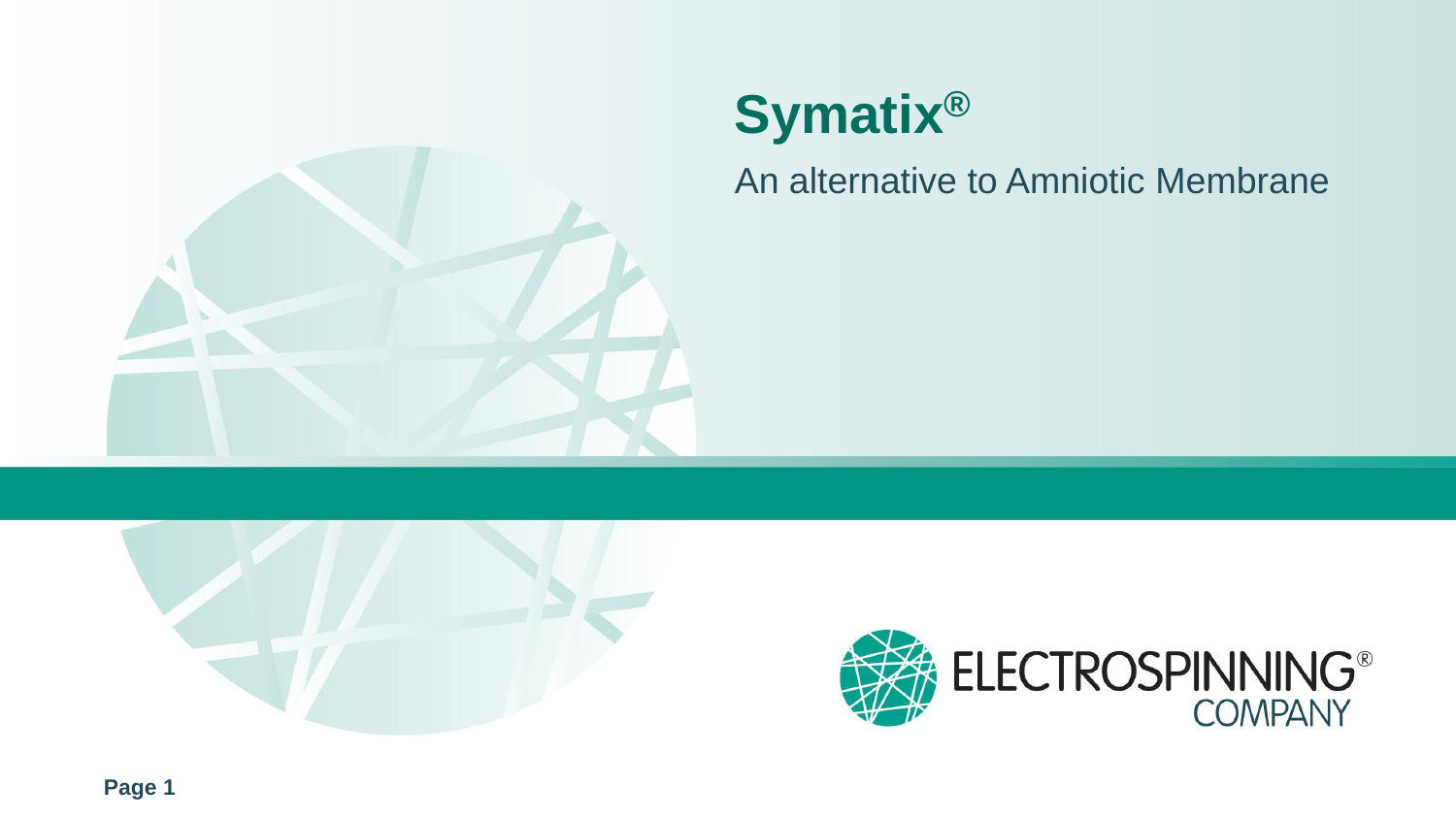## A global tissue shortage driven by different factors

### **Developing nations**

Lack organised **tissue procurement**  system

Tissue banking **infrastructure nonexistent** or too small to cope with massive demand

Human tissue **regulation in infancy**

### **Developed nations**

Donor tissue **demand outstretches supply** driven by aging population & unhealthy lifestyle

Quality variation due to **donor variability**

Relentless **cost-saving policies** on healthcare exert pressure on tissue availability

Changes in **regulatory** environment

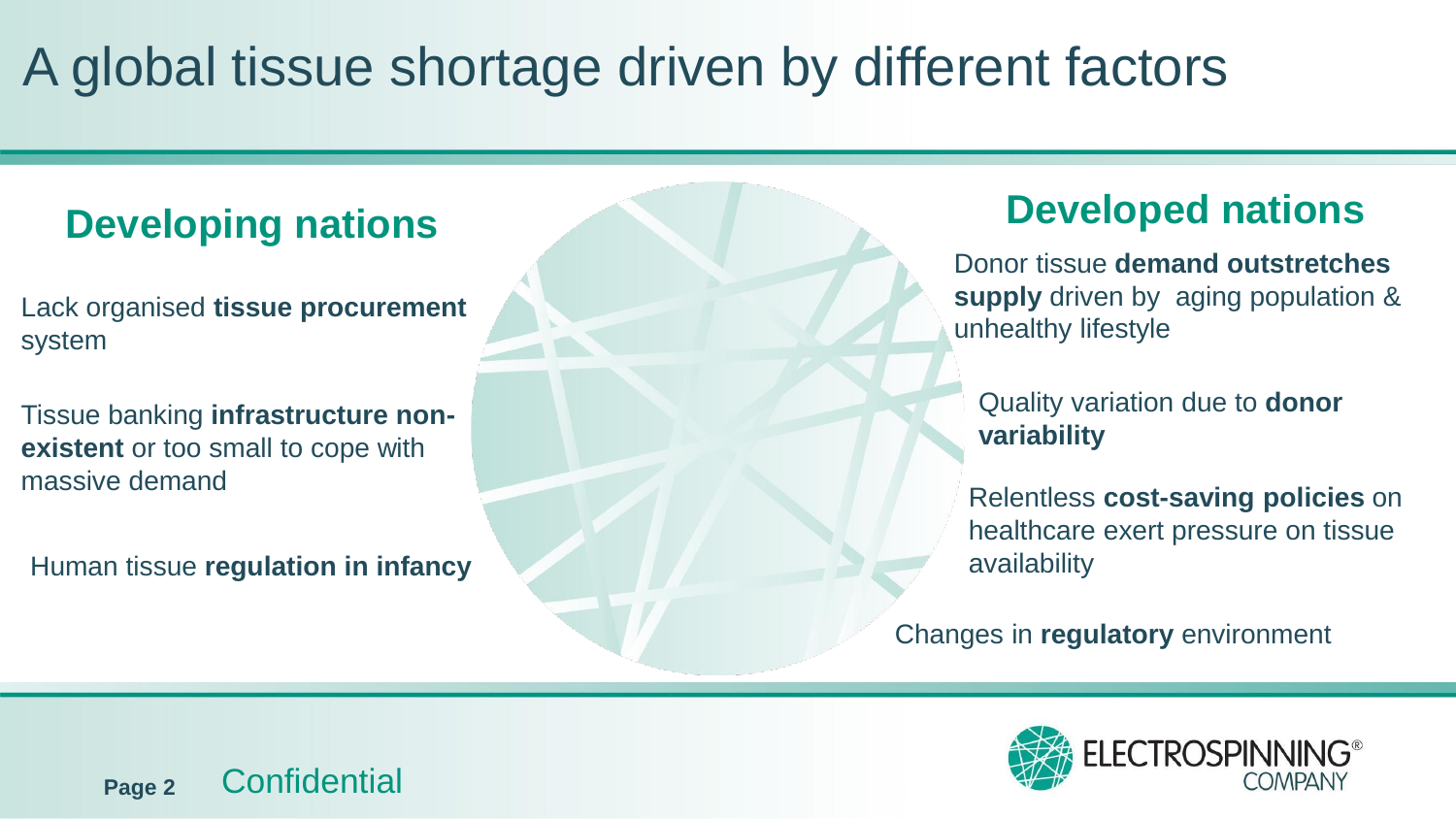## Amniotic Membranes (AM): clinical use & shortfalls



AM successfully used in clinic yet remains subject to:

- Variation due to donor variability
- Costly serology and sub-zero storage facilities
- Fragmented human tissue regulation where the need is highest = developing countries
- Donor availability for supply

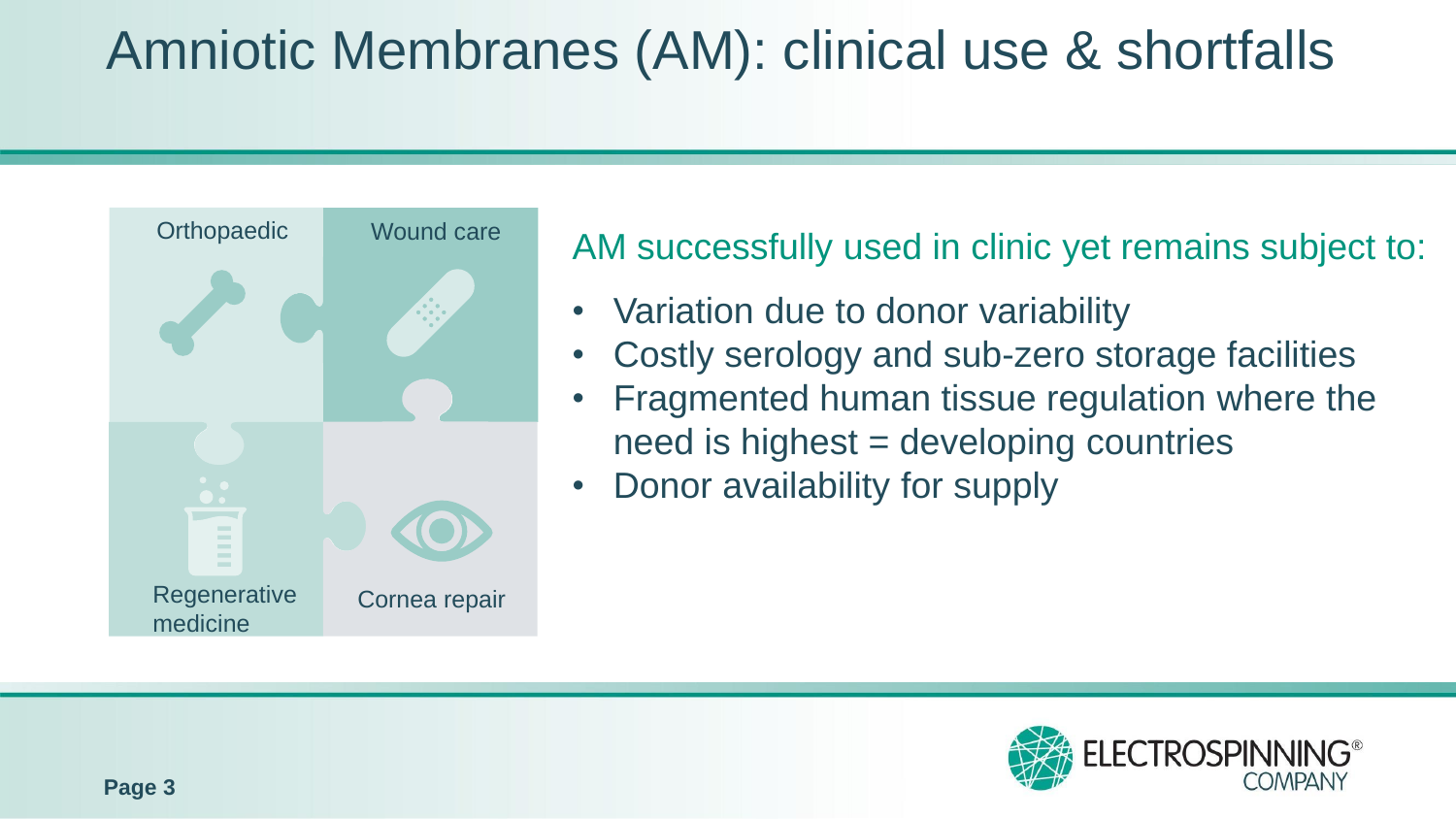## Symatix®: Addressing the AM shortcomings



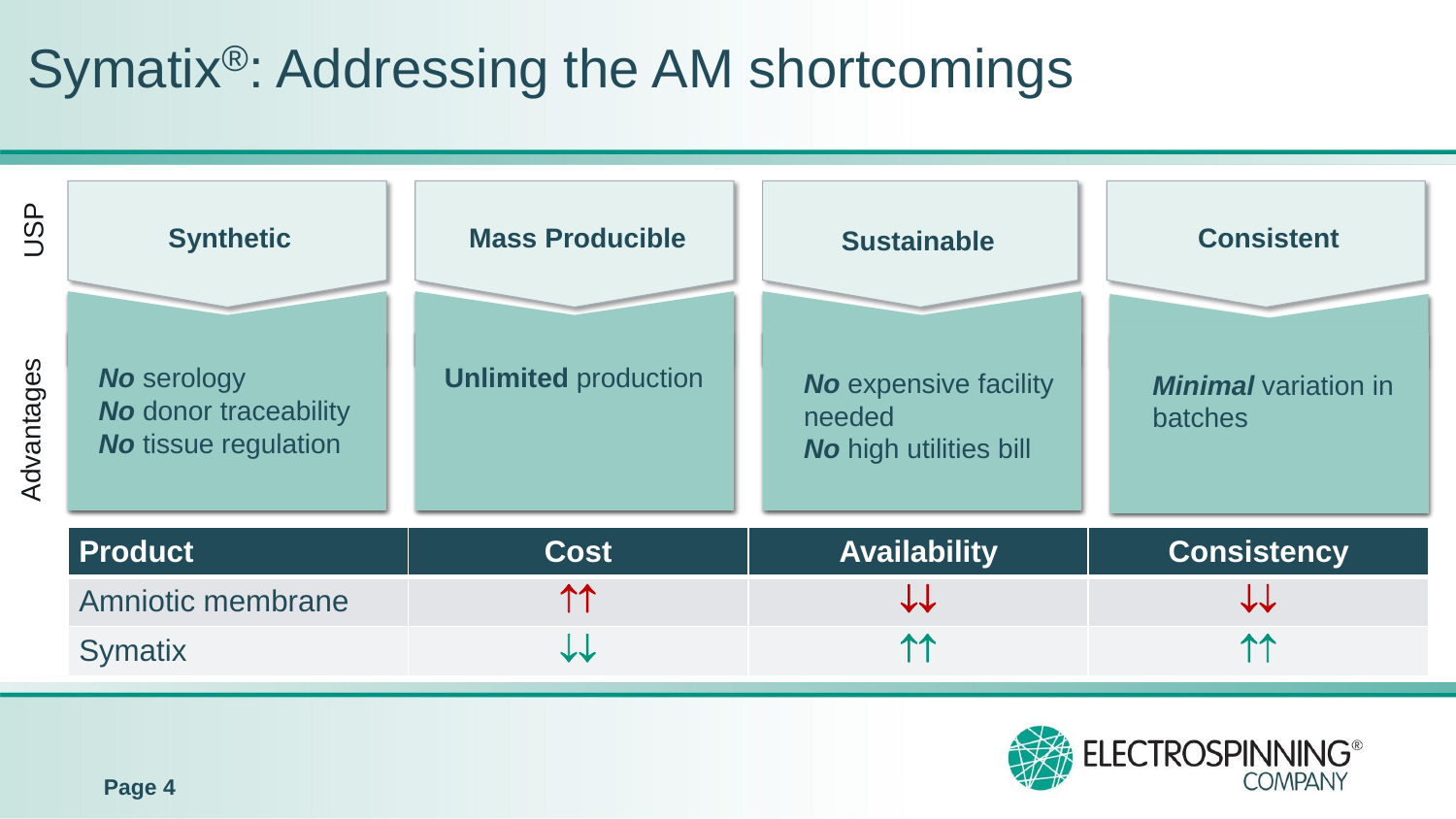# Symatix: Material and Intangible value

**Symatix** = Composite membrane comprising hyaluronic acid reinforced with synthetic degradable polymer fibres



### Intangible value

#### **Public IP**

- Patent application (PCT stage)
- Registered trade mark

#### **Relationships**

• KOL advisors



Prof. Dua Dr. Sangwan

#### **Quality**

- ISO13485 certified DHR available
- 

**Trade secrets**

**Know how**

• Scale up

verification

manufacturing

Market data • IP landscape

**Business Intelligence**

• Production process

• Process validation and

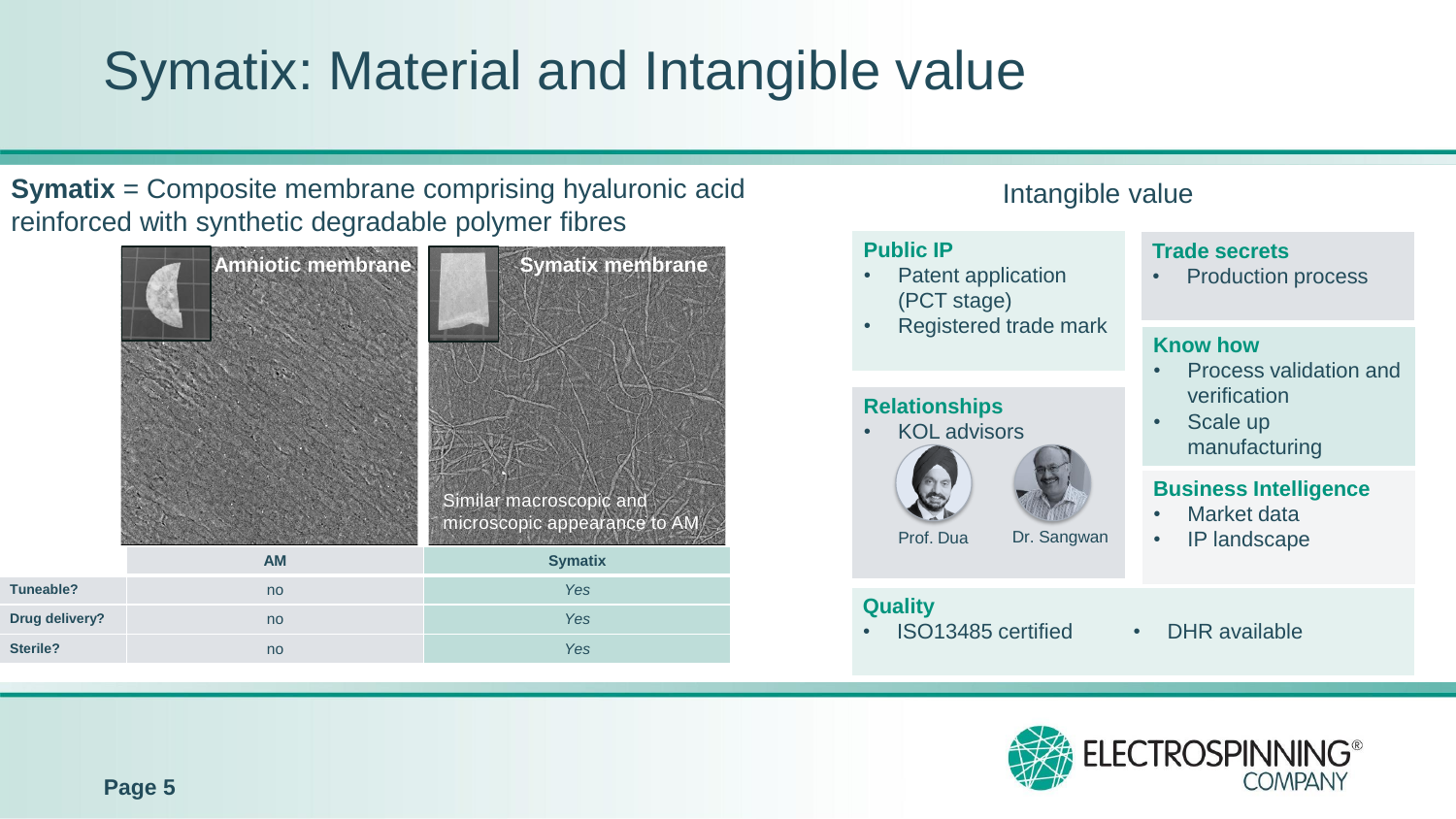## Symatix: Development timeline



- PoC data package
- Completed ISO10993 biocompatibility studies
- Scalable manufacturing + complete design history file
- KOL support in ophthalmology
- Patent & trade secret package

#### **Looking for partner to**

- Conduct clinical trial stages in collaboration with Electrospinning Company
- Become legal manufacturer of Symatix
- Jointly develop and execute market launches in key markets
- expand use of Symatix in ophthalmology, wound care and beyond

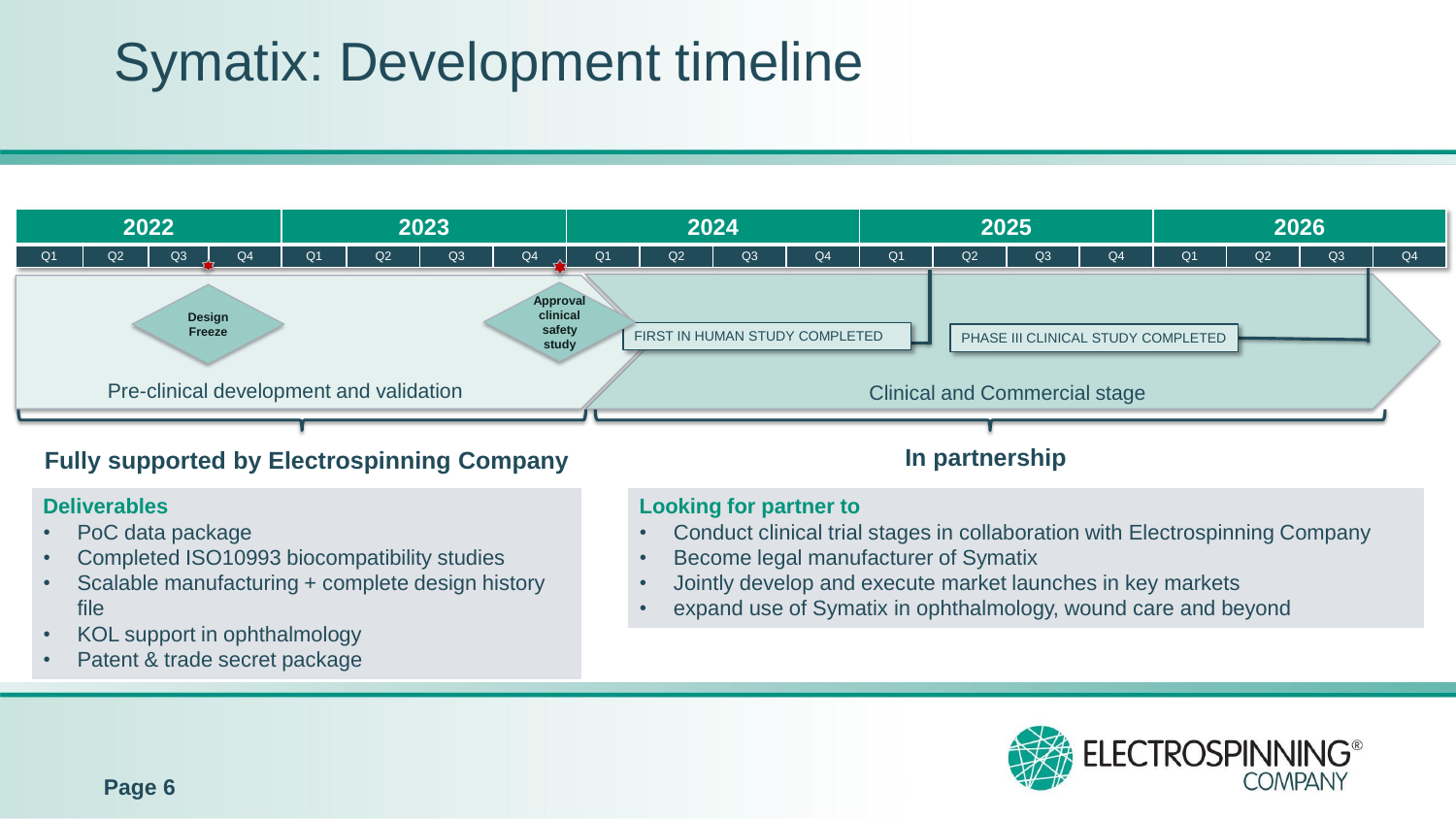# Symatix: the company and team



### **Company**

- Privately held SME
- Contract design, development, manufacturing services
- Electrospinning technology
- ISO 13485 certification since 2015
- Medical Devices and Regenerative Medicine
- Strategic relationship with Confluent Medical technologies
- Harwell Innovation Campus (near Oxford)

### **Team**

**Technical** 

- Mehri Behbehani, PhD
- Rob McKean, PhD **Commercial**
- Gianpaolo Bruti, PhD
- Marco Thio, PhD

Advisory

- Prof. Harminder Dua
- Virender Sangwan, PhD